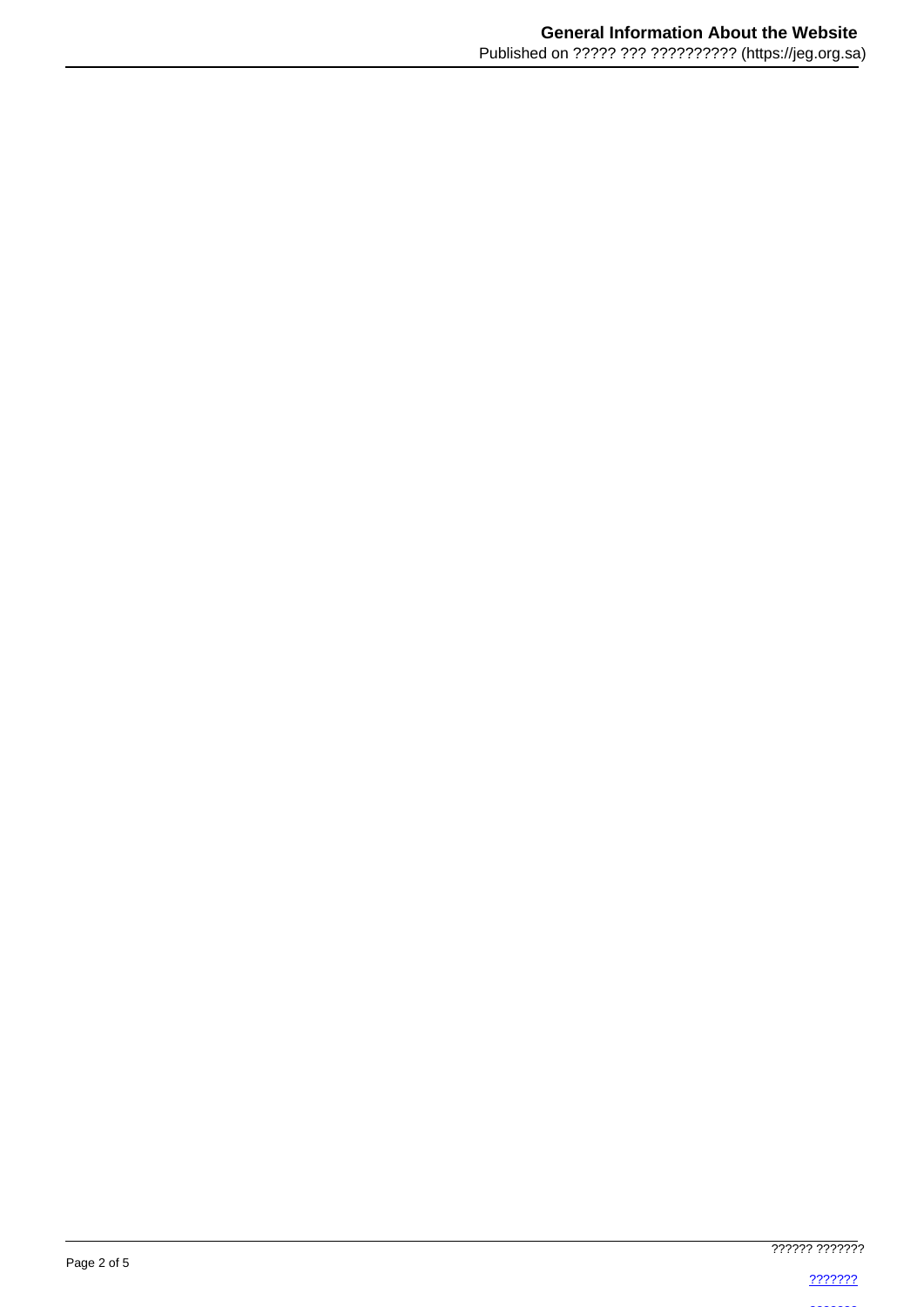?????

77777 77 7777 77777

222 22222

?????????

???? C2C (?????)

7777777 7777777 777777777

???????

???? ??????? (????? )

22222 2222222

???????

???? ????? ????????? ???????

???????? ??????????

????????? (?????)

22222 22222222

?????? ????????

????????

???? ???? ??? (????? )

?????? ???????

???? ???????

?????

<u> ????? ?????? ????? ????? ????</u>

????? ???? ???????

77777 777777 777777 7777777

<u> ????? ????????? ????????</u>

22222 22222 22222222

77777 777777777 7777777

<u> ????? ???????? ????????</u>

?????

777777 7777777

2222222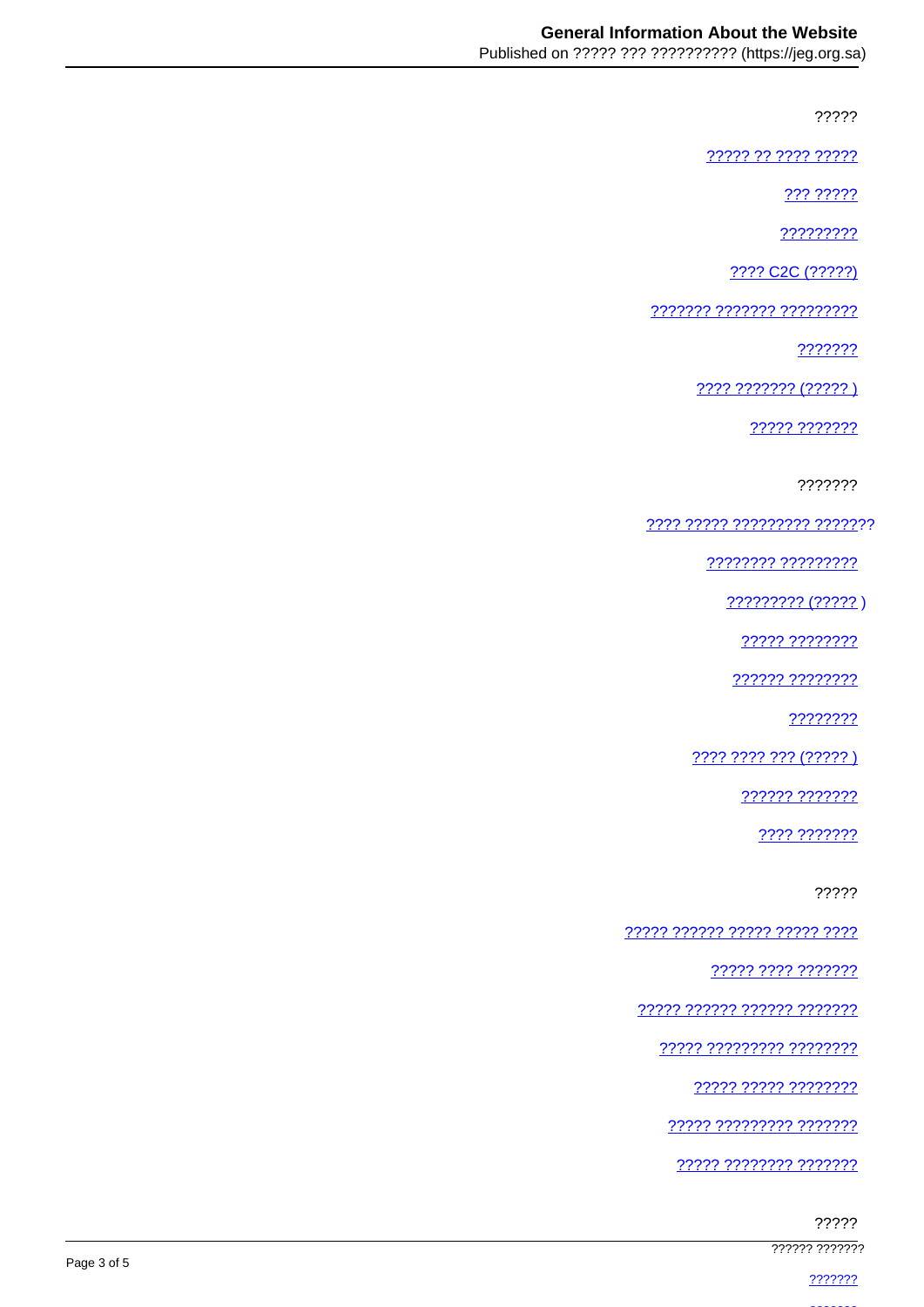???? ?????

2222.222

?????

??????? ??????????

<u> ????????? ??????????</u>

222222 2222222

????? ????????

?????? ????????

22222 22222

????? ???????

?????? ?????????

??????

English

???????

?? ???????

22.222

???????

???????

????? ????????

?????? ????????

???? ?????????